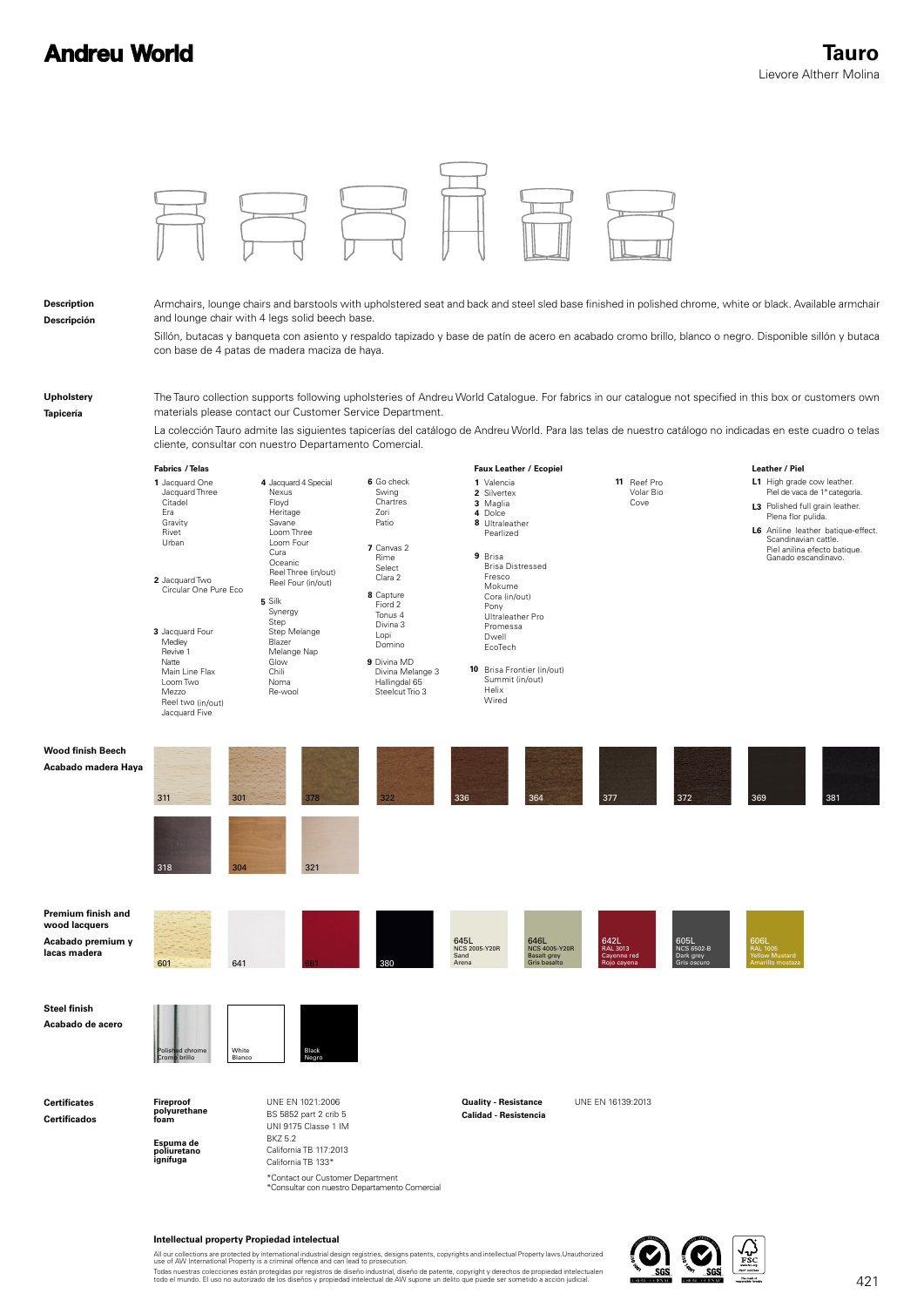## **Andreu World SO4200** Armchair with upholstered seat and backrest and steel COM yards COL sled base finished in polished chrome white or black. per unit sq.ft 22.50 22.75 Sillón con asiento y respaldo tapizado y base de patín de 1 units 1.75 acero en acabado cromo brillo, blanco o negro. 10 units or more 1.1 29.25

| acero en acabado cromo brillo, blanco o negro. | units              | 1.75 | 32.5 | $ h  \times 1$ |  |  |
|------------------------------------------------|--------------------|------|------|----------------|--|--|
|                                                | 10 units or more l |      |      |                |  |  |
|                                                |                    |      |      |                |  |  |

|  |  |  |  | COM COL 1 2 3 4 5 6 7 8 9 10 11 L1 L2 L3 L6                                                              |  |  |  |  |  |
|--|--|--|--|----------------------------------------------------------------------------------------------------------|--|--|--|--|--|
|  |  |  |  | \$ 1,014 1,038 1,067 1,084 1,107 1,141 1,171 1,204 1,238 1,267 1,300 1,333 1,363 1,393 1,510 1,718 2,280 |  |  |  |  |  |









**□9,25 Ft**  $24$  lbs

Haya Beech